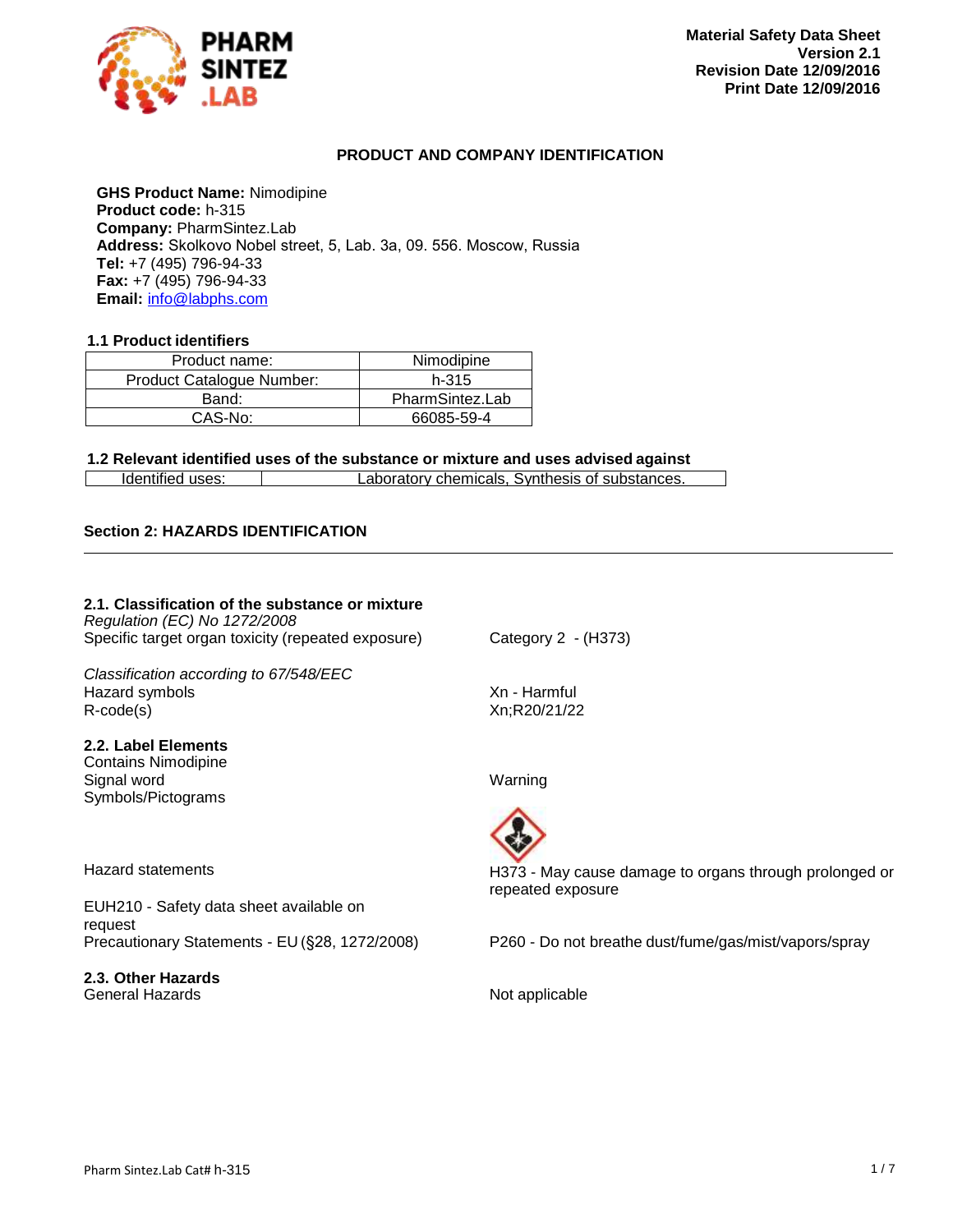# **Section 3: COMPOSITION/INFORMATION ON INGREDIENTS**

| Molecular Weight | 418.45               |
|------------------|----------------------|
| Formula          | $C_{21}H_{26}N_2O_7$ |

#### **3.1 Substances**

| <b>Chemical</b><br><b>Name</b> | <b>EC No</b> | <b>CAS No</b>    | Weight<br>% | <b>Classification</b><br>according to<br>67/548/EEC | <b>Classification</b><br>according to Regulation<br>(EC) No. 1272/2008<br>[CLP] |
|--------------------------------|--------------|------------------|-------------|-----------------------------------------------------|---------------------------------------------------------------------------------|
| Nimodipine                     | Present      | 66085-<br>$59-4$ | 100         | Xn:R20/21/22                                        | Acute Tox. 5<br>(H303) STOT<br>RE 2 (H373)                                      |

*Full text of R-phrases: see section 16 Full text of H- and EUH-phrases: see section 16*

# **Section 4: FIRST AID MEASURES**

# **4.1. Description of first aid measures**

| General advice                                                   | If symptoms persist, call a physician. Do not breathe                                                                                                                                                                   |  |
|------------------------------------------------------------------|-------------------------------------------------------------------------------------------------------------------------------------------------------------------------------------------------------------------------|--|
| dust/fume/gas/mist/vapors/spray. Do                              |                                                                                                                                                                                                                         |  |
|                                                                  | not get in eyes, on skin, or on clothing.                                                                                                                                                                               |  |
| Inhalation                                                       | Remove to fresh air. Call a physician. If breathing is irregular or stopped,<br>administer artificial respiration. Avoid direct contact with skin. Use barrier to<br>give mouth-to-mouth resuscitation.                 |  |
| <b>Skin Contact</b>                                              | Consult a physician if necessary. Wash off immediately with soap and plenty of<br>water while removing all contaminated clothes and shoes.                                                                              |  |
| Eye contact                                                      | Immediately flush with plenty of water. After initial flushing, remove any contact<br>lenses and continue flushing for at least 15 minutes. Keep eye wide open while<br>rinsing. If symptoms persist, call a physician. |  |
| Ingestion                                                        | Rinse mouth. Drink plenty of water. If symptoms persist, call a physician. Do<br>NOT induce vomiting.                                                                                                                   |  |
| Self-protection of the first aider                               | Use personal protective equipment as required.                                                                                                                                                                          |  |
| 4.2. Most important symptoms and effects, both acute and delayed |                                                                                                                                                                                                                         |  |

Symptoms No information available.

**4.3. Indication of any immediate medical attention and special treatment needed** Treat symptomatically.

# **Section 5: FIRE FIGHTING MEASURES**

# **5.1. Extinguishing media**

Use extinguishing measures that are appropriate to local circumstances and the surrounding environment.

#### **5.2. Special hazards arising from the substance or mixture**

Specific hazards arising from the chemical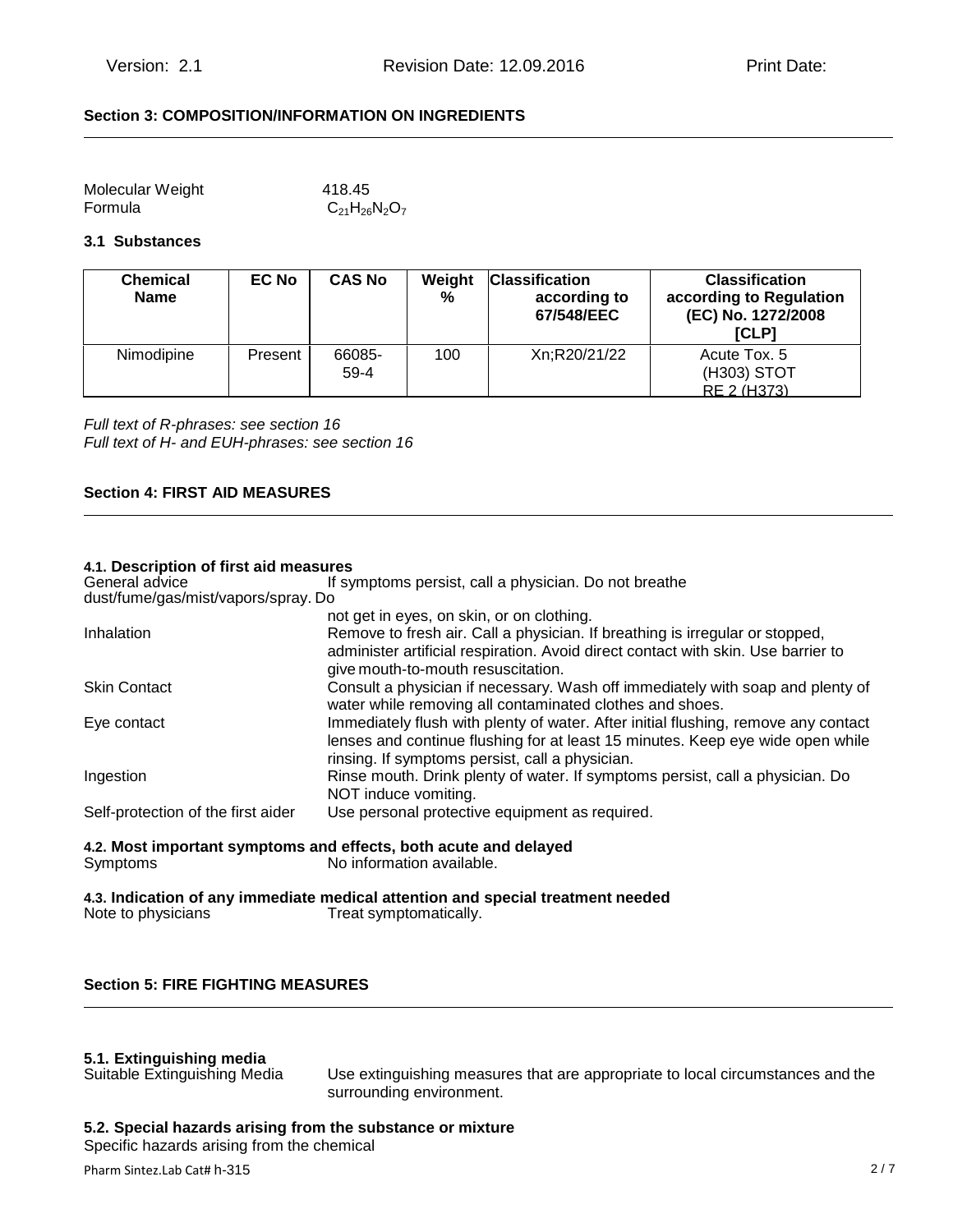No information available Hazardous combustion products Carbon oxides. Nitrogen oxides (NOx).

# **5.3. Advice for firefighters** Special protective equipment for fire-fighters

As in any fire, wear self-contained breathing apparatus pressure-demand, MSHA/NIOSH (approved or equivalent) and full protective gear.

# **Section 6: ACCIDENTAL RELEASE MEASURES**

# **6.1. Personal precautions, protective equipment and emergency procedures**  Personal precautions Ensure adequate ventilation, especially in confined areas. For emergency responders Use personal protection recommended in Section 8. **6.2. Environmental precautions** Prevent entry into waterways, sewers, basements or confined areas. Do not flush into surface water or sanitary sewer system. See Section 12 for additional Ecological Information. **6.3. Methods and material for containment and cleaning up** Prevent further leakage or spillage if safe to do so. Methods for cleaning up Use personal protective equipment as required. Cover powder spill with plastic

to minimize spreading and keep powder dry. Take up mechanically, placing in appropriate containers for disposal. Avoid creating dust. Clean contaminated surface thoroughly.

#### **6.4. Reference to other sections**

sheet or tarp

See Section 12: ECOLOGICAL INFORMATION.

# **Section 7: HANDLING AND STORAGE**

#### **7.1. Precautions for safe handling**

| Advice on safe handling<br>required.  | Avoid contact with skin, eyes or clothing. Use personal protective equipment as                                                                    |
|---------------------------------------|----------------------------------------------------------------------------------------------------------------------------------------------------|
|                                       | Wash contaminated clothing before reuse. Do not breathe<br>dust/fume/gas/mist/vapors/spray. Do not eat, drink or smoke when using this<br>product. |
| <b>General Hygiene Considerations</b> | Handle in accordance with good industrial hygiene and safety practice.                                                                             |
|                                       | 7.2. Conditions for safe storage, including any incompatibilities                                                                                  |
| <b>Storage Conditions</b><br>reach of | Keep container tightly closed in a dry and well-ventilated place. Keep out of the                                                                  |
|                                       | children.                                                                                                                                          |

#### **7.3. Specific end use(s)**

Risk Management Methods (RMM) The information required is contained in this Material Safety Data Sheet.

# **Section 8: EXPOSURE CONTROLS/PERSONAL PROTECTION**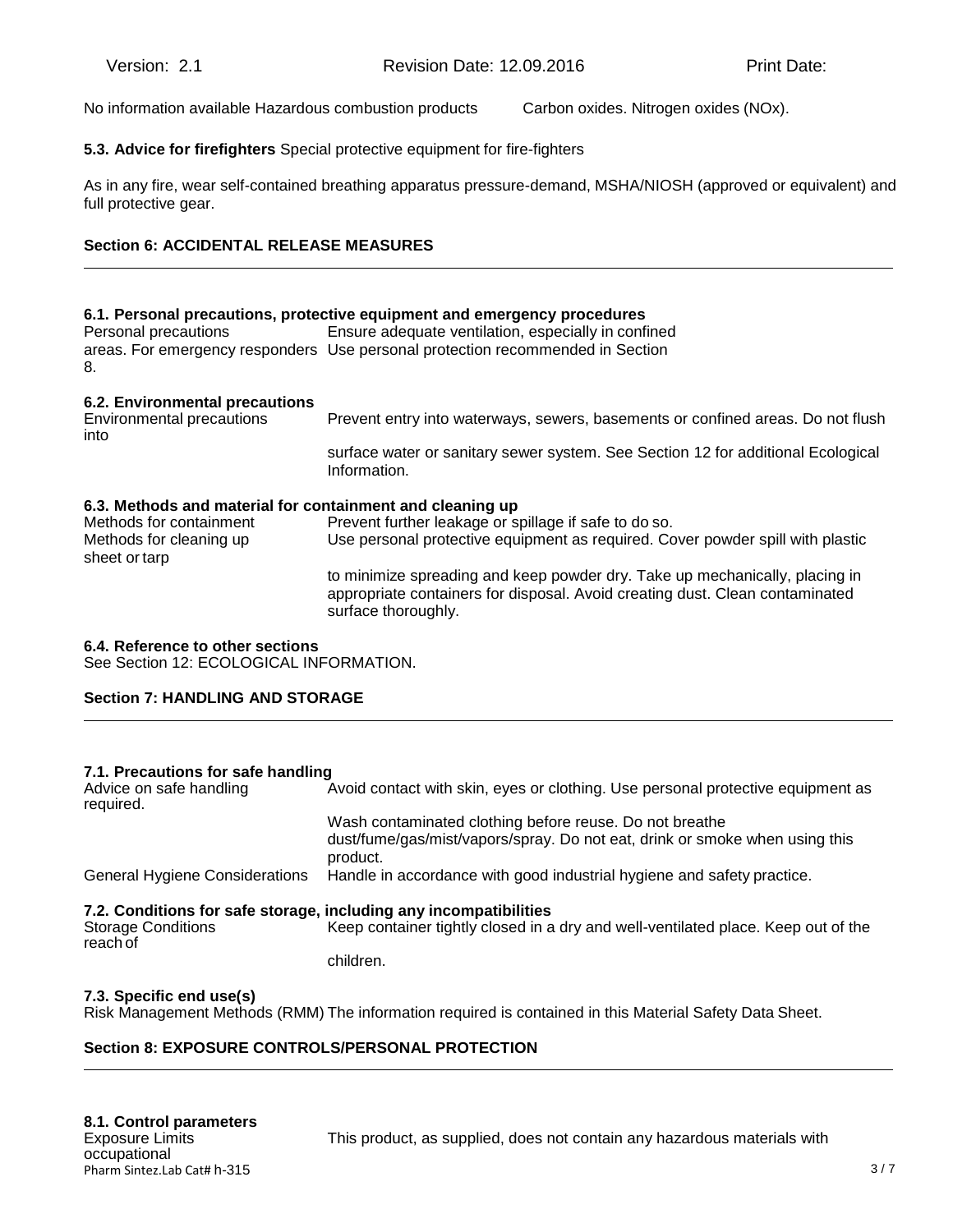| Derived No Effect Level (DNEL)<br>Predicted No Effect Concentration (PNEC)<br>No information available. | exposure limits established by the region specific regulatory bodies.<br>No information available                                                                                                                                           |
|---------------------------------------------------------------------------------------------------------|---------------------------------------------------------------------------------------------------------------------------------------------------------------------------------------------------------------------------------------------|
|                                                                                                         |                                                                                                                                                                                                                                             |
| 8.2. Exposure controls                                                                                  |                                                                                                                                                                                                                                             |
| <b>Engineering Controls</b>                                                                             | <b>Showers</b><br>Eyewash<br>stations<br>Ventilation systems                                                                                                                                                                                |
| Eye/face protection                                                                                     | Tight sealing safety goggles.                                                                                                                                                                                                               |
| Skin and Body Protection                                                                                | Wear protective gloves and protective clothing.                                                                                                                                                                                             |
| Respiratory protection<br>approved                                                                      | If exposure limits are exceeded or irritation is experienced, NIOSH/MSHA                                                                                                                                                                    |
|                                                                                                         | respiratory protection should be worn. Positive-pressure supplied air respirators<br>may be required for high airborne contaminant concentrations. Respiratory<br>protection must be provided in accordance with current local regulations. |
| Environmental exposure controls                                                                         | Do not allow into any sewer, on the ground or into any body of water.                                                                                                                                                                       |

# **Section 9: PHYSICAL AND CHEMICAL PROPERTIES**

| <b>Physical State</b><br>Appearance                                                                                                                                                                                                                                                                                                                                             | Solid<br>crystalline                                                                                                                                                                                                                                                                                                           |
|---------------------------------------------------------------------------------------------------------------------------------------------------------------------------------------------------------------------------------------------------------------------------------------------------------------------------------------------------------------------------------|--------------------------------------------------------------------------------------------------------------------------------------------------------------------------------------------------------------------------------------------------------------------------------------------------------------------------------|
| Odor                                                                                                                                                                                                                                                                                                                                                                            | No information available                                                                                                                                                                                                                                                                                                       |
| <b>Property</b><br>рH                                                                                                                                                                                                                                                                                                                                                           |                                                                                                                                                                                                                                                                                                                                |
| <b>Values</b><br>No information available<br>Melting point/freezing point<br>Boiling point<br>Flash point<br>Density<br>Evaporation rate<br><b>Upper flammability limits</b><br>Lower flammability limit<br>Vapor pressure<br>Vapor density<br>Specific gravity<br>Water solubility<br>Solubility in other solvents<br><b>Partition coefficient</b><br>Autoignition temperature | 125 $^{\circ}$ C<br>534.83 °C<br>277.25 °C<br>1.21 g/cm <sup>3</sup><br>No information available<br>No information available<br>No information available<br>No information available<br>No information available<br>No information available<br>No information available<br>No information available<br>3.05<br>No information |
| available Decomposition temperature No information<br>available                                                                                                                                                                                                                                                                                                                 |                                                                                                                                                                                                                                                                                                                                |
| Kinematic viscosity<br><b>Explosive properties</b><br>Oxidizing properties                                                                                                                                                                                                                                                                                                      | No information available<br>No information available<br>No information available                                                                                                                                                                                                                                               |

# **Section 10: STABILITY AND REACTIVITY**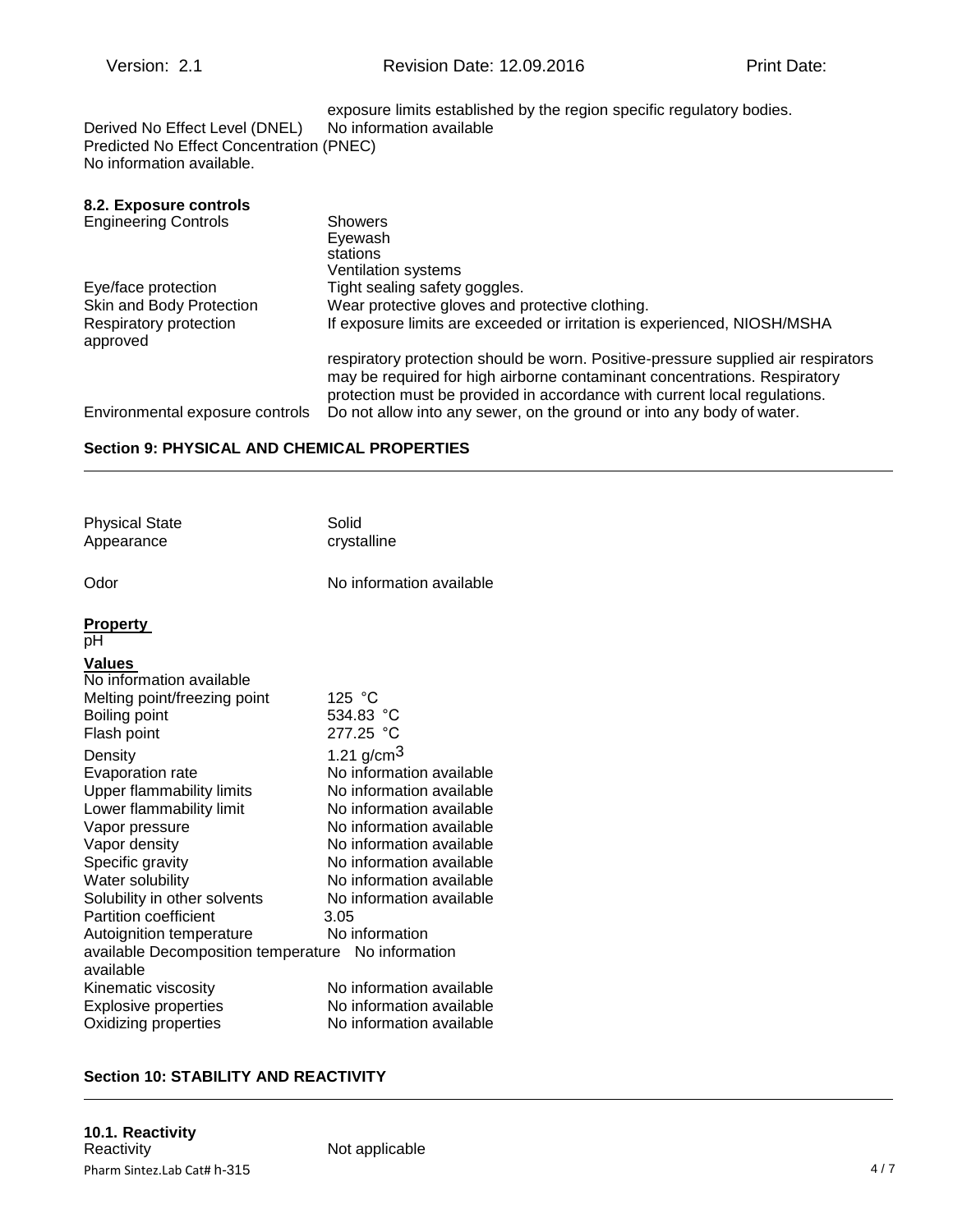| 10.2. Chemical stability                                  |                                                                        |
|-----------------------------------------------------------|------------------------------------------------------------------------|
| Stability                                                 | Stable under recommended storage                                       |
| Sensitivity to Static Discharge No information available. | conditions. Sensitivity to Mechanical Impact No information available. |
| 10.3. Possibility of hazardous reactions                  |                                                                        |
| Hazardous polymerization No information available.        |                                                                        |
| Possibility of Hazardous Reactions None under normal      |                                                                        |
| processing.                                               |                                                                        |
| 10.4. Conditions to avoid                                 |                                                                        |
| Conditions to avoid                                       | Extremes of temperature and direct sunlight.                           |
| 10.5. Incompatible materials                              |                                                                        |
| Incompatible materials                                    | Strong oxidizing agents.                                               |
| 10.6. Hazardous decomposition products                    |                                                                        |
|                                                           | Hazardous Decomposition Products Carbon oxides. Nitrogen oxides (NOx). |

# **Section 11: TOXICOLOGICAL INFORMATION**

#### **11.1. Information on toxicological effects**

**Acute toxicity** Product does not present an acute toxicity hazard based on known or supplied information. Unknown acute toxicity 0% of the mixture consists of ingredient(s) of unknown toxicity.

#### **The following values are calculated based on chapter 3.1 of the GHS document** ATEmix (oral)  $2,738.00$  mg/kg mg/kg

| [Emix (oral) |  | 2,738.00 |
|--------------|--|----------|

| <b>Chemical Name</b> | Oral                  | Dermal LD50 | <b>Inhalation LC50</b> |
|----------------------|-----------------------|-------------|------------------------|
|                      |                       |             |                        |
| <b>Nimodipine</b>    | $= 2738$ mg/kg<br>Rat |             |                        |

# **Section 12: ECOLOGICAL INFORMATION**

| 12.1. Toxicity                           |                                                                                                 |
|------------------------------------------|-------------------------------------------------------------------------------------------------|
| Ecotoxicity                              | May cause long lasting harmful effects to aquatic life.                                         |
| Unknown aquatic toxicity                 | 100% of the mixture consists of components(s) of unknown hazards to the aquatic<br>environment. |
| 12.2. Persistence and degradability      |                                                                                                 |
| Persistence and degradability            | No information available.                                                                       |
| 12.3. Bioaccumulative potential          |                                                                                                 |
| <b>Bioaccumulation</b>                   | No information available.                                                                       |
| 12.4. Mobility in soil                   |                                                                                                 |
| Mobility                                 | No information available.                                                                       |
| 12.5. Results of PBT and vPvB assessment |                                                                                                 |
| PBT and vPvB assessment                  | No information available.                                                                       |
| 12.6. Other adverse effects              |                                                                                                 |
| Other adverse effects                    | No information available                                                                        |

#### **Section 13: DISPOSAL CONSIDERATIONS**

#### **13.1. Waste treatment methods**

Waste from residues/unused products Disposal should be in accordance with applicable regional, national and local laws and

Contaminated packaging Do not reuse container.

Pharm Sintez.Lab Cat# h-315 5/7 regulations. Waste codes should be assigned by the user based on the application for which the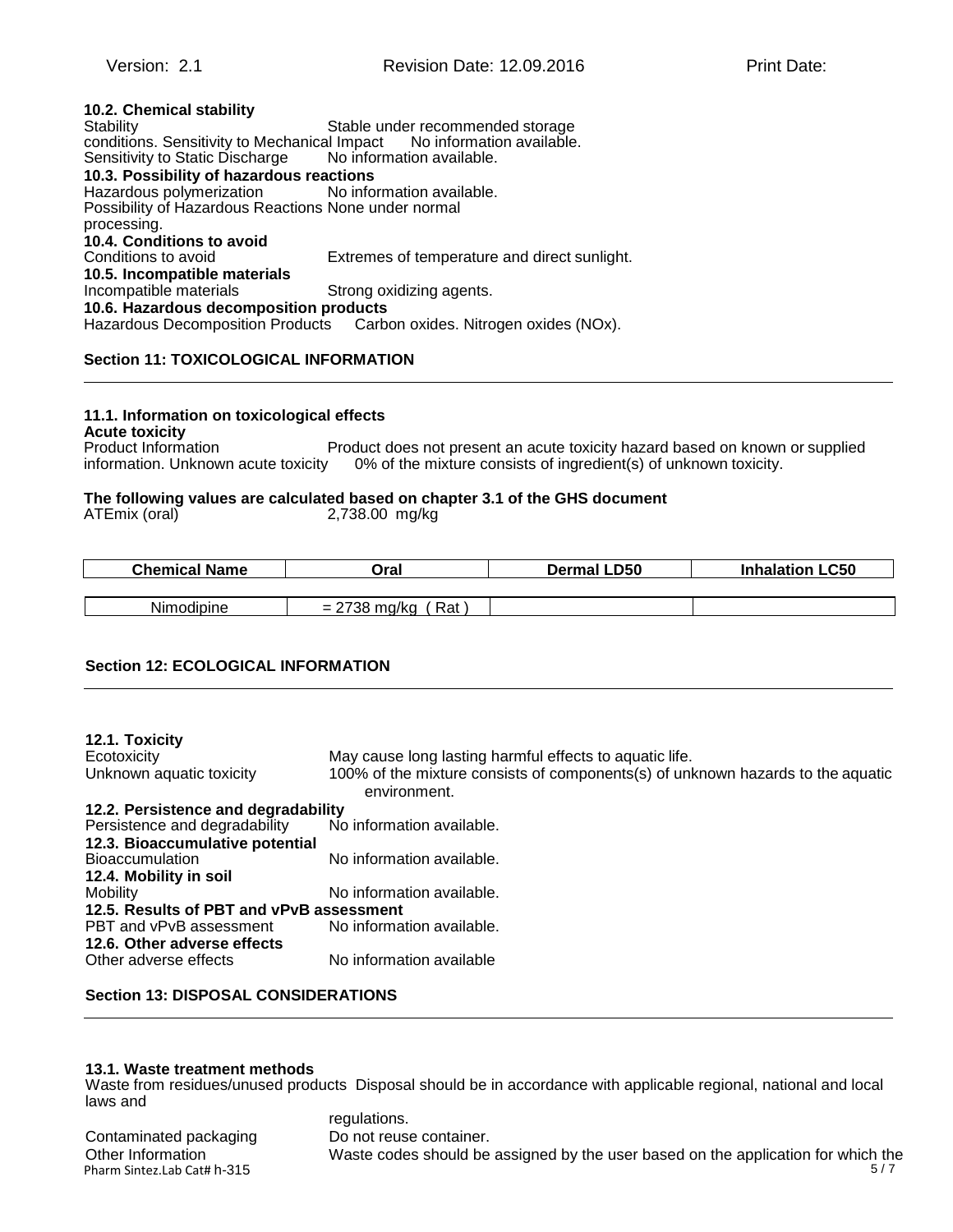product

was used.

# **Section 14: TRANSPORT INFORMATION**

|    |                      | RID / ADR<br>Not regulated | <u>IMDG</u><br>Not | ICAO (air)<br><b>IATA</b> |
|----|----------------------|----------------------------|--------------------|---------------------------|
| 14 | UN/ID no             |                            | -                  |                           |
| 14 | Proper shipping name |                            | -                  | $\overline{\phantom{a}}$  |
| 14 | <b>Hazard Class</b>  |                            | -                  |                           |

**.3 Subsidiary hazard class / Labels**

**14.4 Packing Group** 

**14.5 Environmental Hazard**

**14.6 Special Provisions**

**Section 15: REGULATORY INFORMATION**

#### **15.1. Safety, health and environmental regulations/legislation specific for the substance or mixture**

#### **National Regulations**

#### **European Union**

Take note of Directive 98/24/EC on the protection of the health and safety of workers from the risks related to chemical agents at work

#### **International Inventories**

**All of the components in the product are on the following Inventory lists**

Europe (EINECS/ELINCS/NLP)

| Chemica<br>- 75          | $T^{\alpha\alpha}$<br>SGA | ופר<br>DJL | <b>NDSI</b> | <b>FINFC</b> | .INC<br>r.<br>- | <b>ENCS</b> | rraa<br>$\sim$ $\sim$ $\sim$ $\sim$ | $I/T$ $N$<br>. .<br>‴\∟ | <b>DICCC</b><br>.<br>$\sim$ | A IC<br><u>ти.</u> |
|--------------------------|---------------------------|------------|-------------|--------------|-----------------|-------------|-------------------------------------|-------------------------|-----------------------------|--------------------|
| . .<br>Nimodic<br>albine |                           |            |             |              |                 |             |                                     |                         |                             |                    |

# *X - Listed*

*TSCA - United States Toxic Substances Control Act Section 8(b) Inventory DSL/NDSL - Canadian Domestic Substances List/Non-Domestic Substances List EINECS/ELINCS - European Inventory of Existing Chemical Substances/European List of Notified Chemical Substances ENCS - Japan Existing and New Chemical Substances IECSC - China Inventory of Existing Chemical Substances KECL - Korean Existing and Evaluated Chemical Substances PICCS - Philippines Inventory of Chemicals and Chemical Substances*

**15.2. Chemical safety assessment** Chemical Safety Report

# **Section 16: OTHER INFORMATION**

Full text of R-phrases referred to under sections 2 and 3

No information available R20/21/22 - Harmful by inhalation, in contact with skin and if swallowed